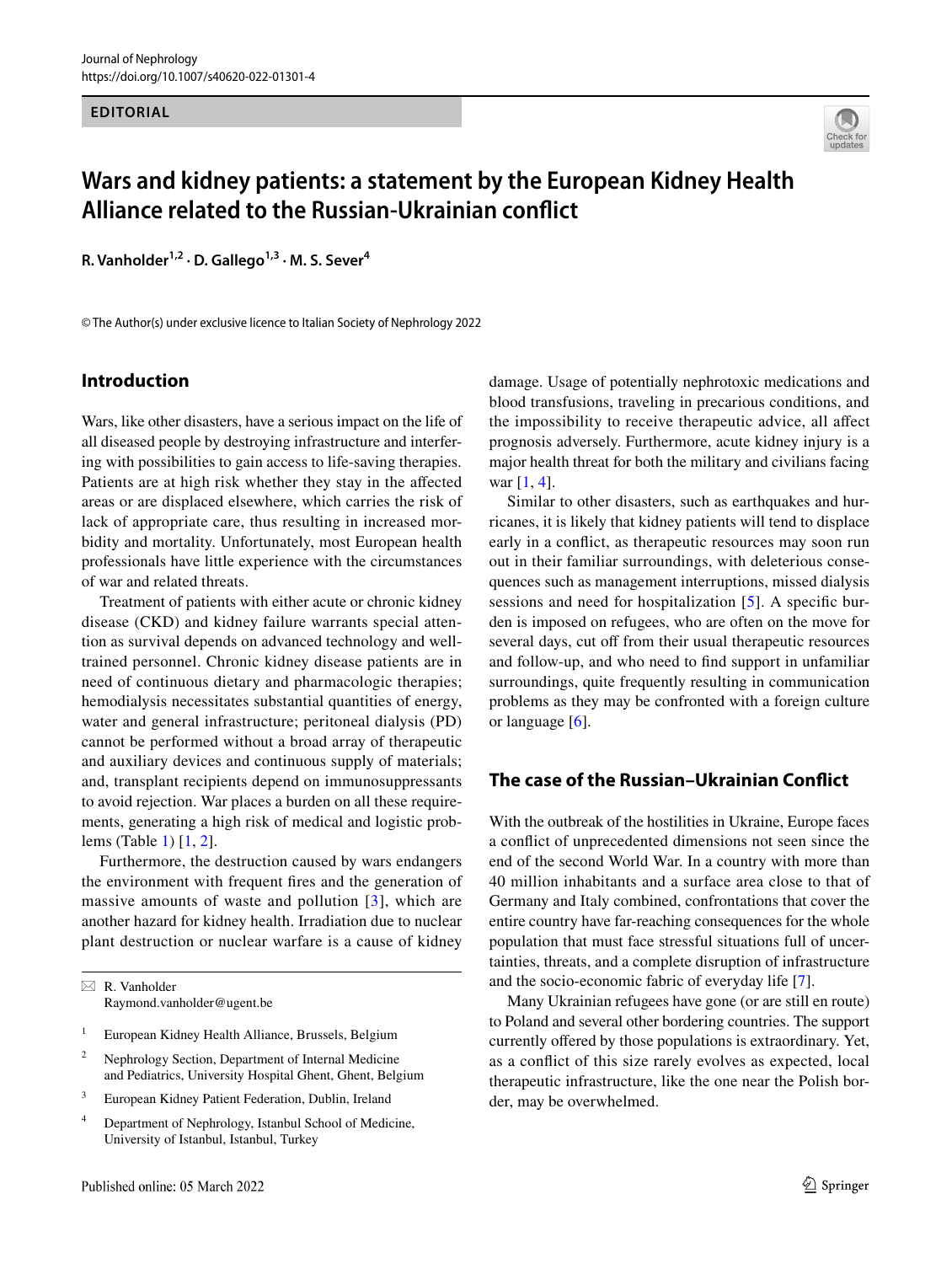|                         | Medical                                                                                                                                 | Logistic                                                                                                                                                            |
|-------------------------|-----------------------------------------------------------------------------------------------------------------------------------------|---------------------------------------------------------------------------------------------------------------------------------------------------------------------|
| Non-specific            | High risk of medical problems due to unhealthy<br>environment, <sup>a</sup> inadequate and/or inappropriate nutrition<br>and management | Damage to overall and healthcare infrastructure, short-<br>age of medical material and personnel, inability to gain<br>access to life-saving resources / facilities |
| Kidney disease specific |                                                                                                                                         |                                                                                                                                                                     |
| AKI patients            | Increased incidence due to: gunshot-related bleeding,<br>crush and other injuries, exposure to noxious gases/<br>agents                 | Shortage of nephrology personnel, medical devices and<br>materials and dialysis possibilities                                                                       |
| Pre-Dx. CKD patients    | High risk of complications due to interruption in medical<br>treatment and sub-optimal circumstances                                    | Inability to gain access to anti-diabetic, anti-hypertensive,<br>and other kidney disease medications                                                               |
| Dx. patients            | Complications due to dialysis inadequacy                                                                                                | Shortage of dialysis personnel and disposables resulting in<br>underdialysis                                                                                        |
| Tx. recipients          | Complications due to interruptions in medications, high<br>risk of infections due to living in unhygienic conditions <sup>a</sup>       | Inability to gain access to immunosuppressants and trans-<br>plant physicians                                                                                       |

<span id="page-1-0"></span>**Table 1** Medical and logistic dilemmas faced by kidney patients and kidney health providers during wars [\[1,](#page-2-0) [2](#page-2-1)]

*AKI* acute kidney injury, *CKD* chronic kidney disease, *Dx* dialysis, *Tx* transplant a Tents, shelters, metro tunnels

## **The nephrologist's perspective**

According to the 2019 ERA Registry, there were 10,250 patients on kidney replacement therapies (KRT) in Ukraine; 7,869 on hemodialysis or hemodiafltration, 922 on peritoneal dialysis and 1,459 transplant recipients (almost all from living donation) [[8\]](#page-3-5). As local units may become incapacitated and an unknown fraction of the 10,250 patients may move elsewhere, nephrologists in Ukraine and in the surrounding countries are very likely experiencing extreme difficulties at this moment because the nephrology community is often more affected by disasters than other medical sectors. Reasons are multifaceted: in addition to health risks to themselves and their families, nephology professionals are faced with the responsibility of treating high numbers of complicated acute and chronic patients, most of whom necessitate intact general and healthcare infrastructure and highly technological devices. Moreover, to function properly, nephrologists need to collaborate with a broad team of other health personnel (dialysis nurses, engineering and laboratory technicians, dietitians, psychologists) who are vulnerable to the same problems and work overload as the nephrologists themselves. In addition, nephrologists are frequently consulted by other specialists (intensivists, surgeons, trauma and emergency physicians), which considerably increases their workload. Burnout (a psychological response to work-related stress) is common during mass disasters, increasing the drop-out rates of nephrology professionals, which additionally worsens the healthcare burden [[9](#page-3-6)].

## **The kidney patient's perspective**

Patients are "patients" only during treatments or consultations. The rest of the time they are confronted with the same problems and aspirations as the healthy population. But besides these general worries, patients sufering from chronic conditions and even more so, people with CKD, are among the most vulnerable individuals to sufer from wars. Access to dialysis and to immunosuppressive and other medications is extremely problematic for them since leaving their homes, together with the lack of availability of treatment modalities, can lead to their death.

The kidney patient community requests that the continuity of access to dialysis, transplantation and healthcare is preserved. Uncertainty about the future, powerlessness, fear of death and of the horrors of war, are the greatest concerns of kidney patients at this moment. There is tremendous solidarity among the entire community of kidney patients who are all willing to support their brothers and sisters afected by this terrible tragedy. We strongly demand that governments and medical service providers join forces to ensure treatment for these vulnerable people.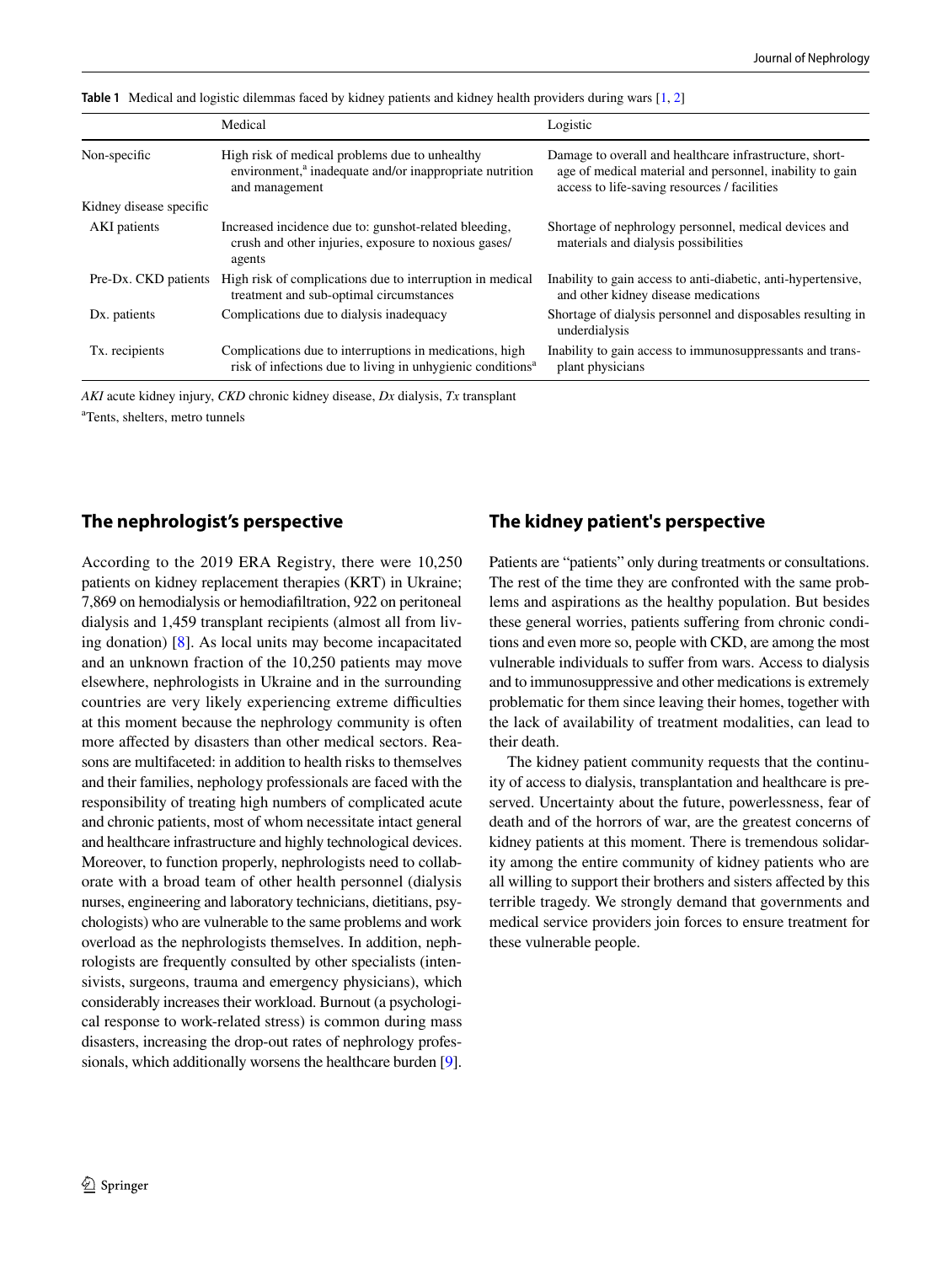### **Solutions**

Natural and man-made disasters are unavoidable; ideally, countries at risk should be prepared in advance [\[10\]](#page-3-7) and the international nephrology community should be ready to offer support to the kidney victims and to the involvednephrologists [[11](#page-3-8)]. Unfortunately, communities are too often caught off-guard. There is little information on how to cope with immense medical and logistic nephrology problems in war circumstances. Some general principles and potentially useful solutions are summarized below:

- 1. Countries at risk and their neighboring countries should do as much as possible to prepare for an efficient disaster response  $[10, 11]$  $[10, 11]$  $[10, 11]$  $[10, 11]$ , and to absorb patient overflow. However, stocking medications or other therapeutic materials is not realistic considering the need to store large amounts of drugs that are at risk of expiring over time, while such anticipatory measures are not possible in case of suddenly erupting conficts.
- 2. If no preparatory actions have been undertaken and/or if disaster plans are not available, or have been developed with other circumstances than war in mind, a great deal of resilience is needed by the local as well as the international medical community to cope with the problem [\[11\]](#page-3-8).
- 3. In general during mass disasters, and specifcally during war circumstances, there is a disparity between healthcare demand and supply. Decreasing the demand may be useful to alleviate the extent of the problem. Therefore, reducing the number of dialysis sessions per week combined with diet to reduce toxin, fuid and electrolyte disorders are easy to implement whenever needed.
- 4. Telemedicine is an option that until now has insufficiently been exploited and would ofer the possibility to give therapeutic advice to inexperienced physicians as well as to patients who are unable to travel and who live in remote locations  $[12]$  $[12]$  $[12]$ . This option should certainly be utilized as much as possible, but may be hindered by the unavailability of internet, computers or I-phones, computer illiteracy or cyberattacks.
- 5. Principles in treating disaster kidney victims may difer when compared to routine nephrology practice; therefore, simple and pragmatic recommendations should be considered when treating both acute and chronic kidney patients during disasters [[13\]](#page-3-10).
- 6. Disaster nephrology has been neglected by nephrologists in many countries considering that it is not routine clinical practice [[2](#page-2-1)]. However, applying its principles may be life-saving for acute and chronic kidney patients. Therefore, this critical topic should be included in nephrology teaching and training curricula, as well as in the

scientifc programs of international and national annual congresses.

## **Conclusion**

As this article goes to press, it may still be uncertain how and when the Ukrainian war will end. But even in case of an early peace agreement, the consequences will be felt for long, thus highlighting the need for advanced planning on how to cope with such situations.

The Ukrainian confict also underlines how vulnerable our current dialysis concept is with its massive need for water, plastic and energy, and we urgently need a shift of mind with more focus on early screening, prevention, and transplantation. The dialysis concept itself has remained unmodifed for decades and needs to become more fexible and less dependent on water and fossil fuel energy. A greater focus on home-based systems may be more protective for patients by avoiding having to travel to cities that are usually prime targets in war. The European Union has stressed the need for more resilient and fexible health care systems in disastrous circumstances like COVID-19, but the Ukrainian war underscores that similar concepts must be extended to many other disasters, like foods, tornadoes, landslides, earthquakes, wars and terrorist attacks. The most concerning conclusion is certainly that the human mind is apparently very competent in fnding new solutions to harm adversaries once it comes to confictual situations. We, as a medical community, should be as inventive, when it comes to fnding solutions for health. (1490 words).

**Acknowledgements** R.V. coordinated and took part in several disaster relief operations in collaboration with Médecins Sans Frontières (MSF). Between 2005 and 2014, he coordinated the Renal Disaster Relief Task Force (RDRTF) of the ISN. D.G. is president of the European kidney patient federation. M.S.S. is a member of, and volunteer for, Médecins Sans Frontières (MSF) and has served as a feld doctor and disaster relief coordinator in many mass disasters.

#### **Declarations**

**Conflict of interest** None of the authors has a confict of interest.

**Ethical approval** This article does not contain any studies with human partcipants or animals performed by any of the authors.

## **References**

- <span id="page-2-0"></span>1. Sever MS, Vanholder R, Lameire N (2020) Acute kidney injury in active wars and other man-made disasters. Semin Nephrol 40(4):341–353
- <span id="page-2-1"></span>2. Gibney RT, Sever MS, Vanholder RC (2014) Disaster nephrology: crush injury and beyond. Kidney Int 85(5):1049–1057